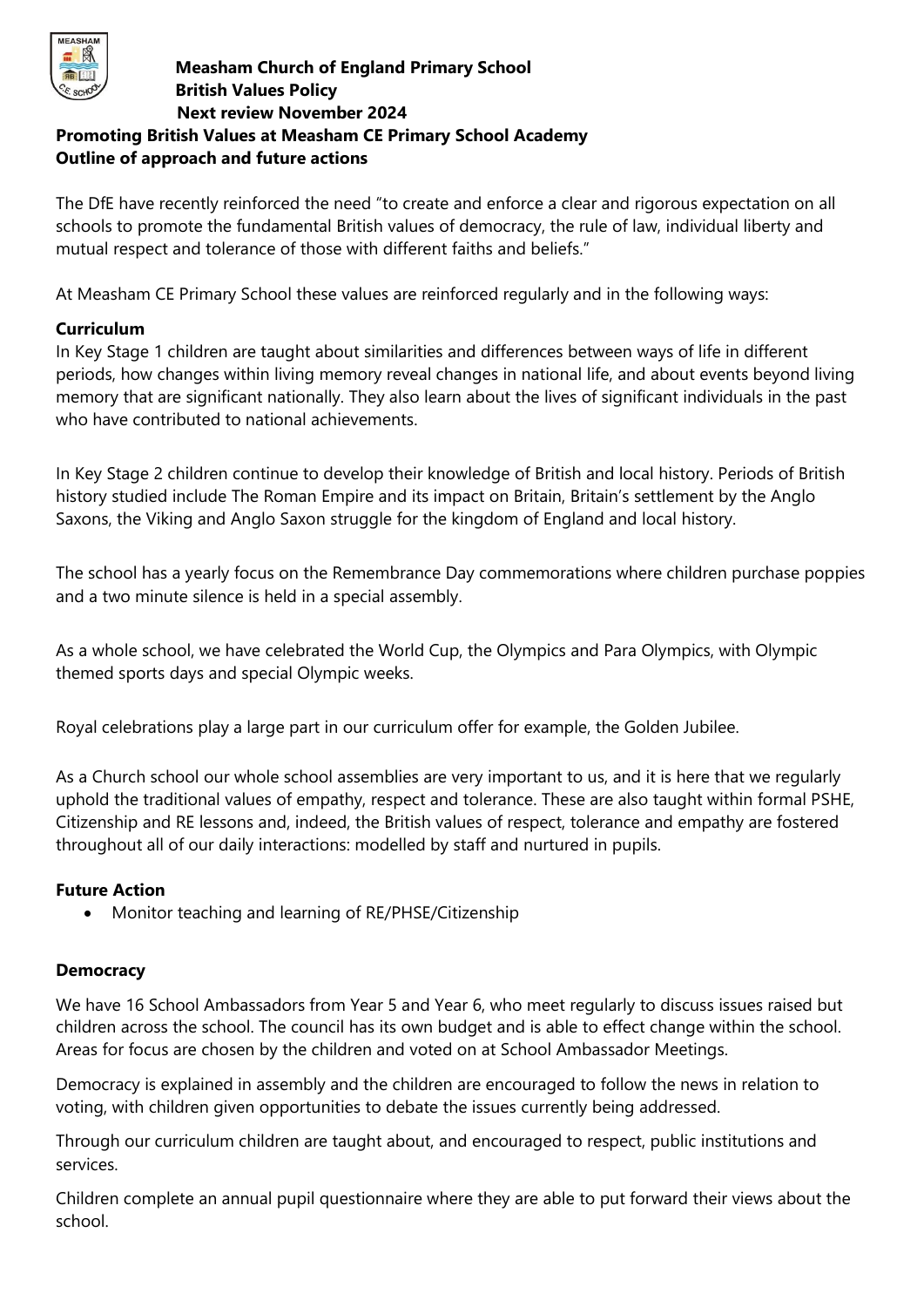

#### **Measham Church of England Primary School British Values Policy Next review November 2024**

Pupils are selected at random for pupil interviews with members of the Senior Leadership Team to seek their views and opinions on a range of school and community issues.

Pupils in Y6 are given the opportunity to take part in tear Junior's Speak events which are local debating competitions organised by the Rotary Club.

## **The Rule of Law**

The importance of laws, whether they be those that govern the class, the school, or the country, are consistently reinforced at Measham CE Primary School.

Children are taught from an early age the rules of the school or as we call it, The Measham CE Way. Children are taught the value and reasons behind rules and laws, that they govern and protect us, the responsibilities that this involves and the consequences when laws are broken. Visits from authorities such as the Police and Fire Service help reinforce this message.

### **Future Action**

• Continue to promote the Measham Way and the importance of following rules and using morals to guide judgements

## **Individual Liberty**

At Measham CE Primary School, pupils are actively encouraged to make choices, knowing that they are in a safe and supportive environment. As a school we educate and provide boundaries for children to make informed choices, through a safe environment and an empowering education. Children are encouraged to know, understand and exercise their rights and personal freedoms and advised how to exercise these safely, for example through our eSafety and PSHE work. These ideas are reiterated through the school and classroom rules, as well as our behaviour policy

Pupils are given the freedom to make choices, whether through choice of challenge in lessons, how they record their work, or their individual participation in our numerous extra-curricular clubs and opportunities.

### **Mutual Respect**

Mutual respect is at the heart of our values. Children learn that their behaviours have an effect on their own rights and those of others. All members of the school community treat each other with respect.

Measham CE Primary School provide opportunities for the children to visit places of significant cultural interest, places of worship and we actively encourage visitors from a range of communities and organisations into school.

Each year group support various charities including, Comic Relief, Children in Need and collecting for our local Food Bank. They plan fundraising and awareness raising activities to support these charities.

Assemblies regularly promote 'respect', and pupils have been part of discussions related to what this means

and how it is shown. Posters around the school promote respect for others and this is reiterated through our classroom and learning rules, as well as our behaviour policy.

### **Tolerance of those of Different Faiths and Beliefs**

This is achieved through enhancing pupils' understanding of their place in a culturally diverse society and by giving them opportunities to experience such diversity. We have visits from our Vicar as well as church members who run a regular 'Open the Book' assembly.